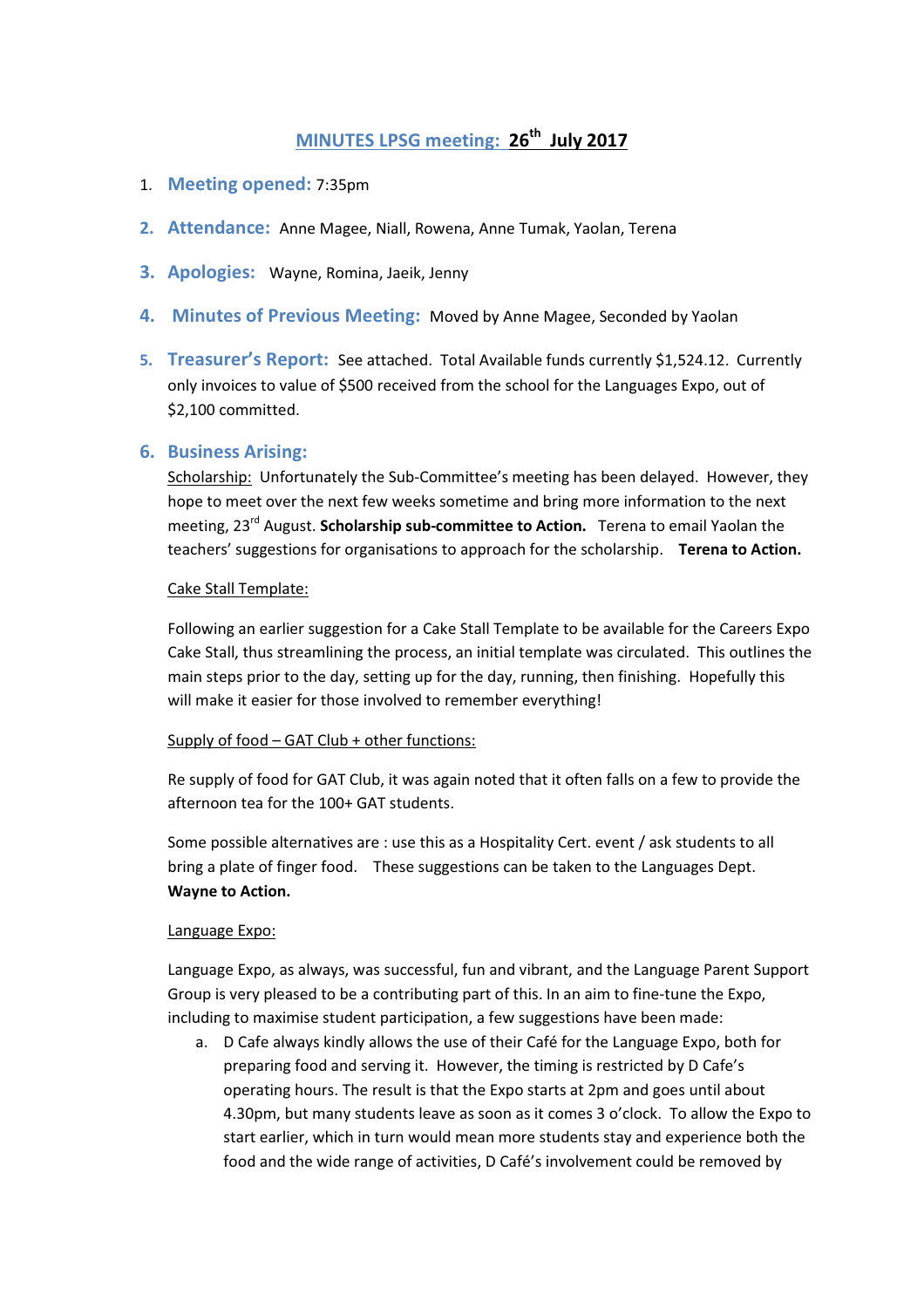both preparing and serving food elsewhere. The food could be prepared upstairs in the Home Economics rooms, as some of it already is. Taking into account that the Expo is in late June, so rainy weather needs to be considered, the food could then be served upstairs in the Home Ec. / Science mezzanine area, although there may be other alternatives.

- b. Possibly stagger bringing out the food, to keep students circulating.
- c. The activities could be contained in a smaller area, which would make them more obvious to all students and a bit more accessible. They could possibly be downstairs from the Home Ec / Science, or in the open courtyard between D Café and D&T. The placement of the Pizza Van etc. would need to be considered, possibly alongside D Café. Possibility of providing a map along with a Schedule of Events.
- d. It is a great opportunity to have a local Primary School to attend the Language Expo, but maybe to facilitate a greater attendance by MLSHS students when the primary school is there, invite the Primary school to attend as a during-school-hours excursion.

These suggestions are to be taken to the Languages Dept. Wayne to action.

Term 3 Chef's Cooking Class Fundraising event: Romina has had confirmed by WA Racing, Gaming and liquor Dept. that No Liquor Licence is required for this event, as we fall under the "Small Functions" category. Wayne has a case of red and a case of white Mad Bay wines put aside for this event – we can sell either by the glass, or sell bottles, or a combination. Jaeik has not heard back from the Chef regarding his available dates. As a result it was decided that the original proposed August dates  $(17<sup>th</sup>$  or 24<sup>th</sup> August) are too soon, leaving the date provisionally at  $14<sup>th</sup>$  September. Suggestion that Romina is contacted as she has had some involvement in this, to see if she is prepared to co-ordinate this event. Terena to action. If this doesn't work out then briefly discussed possibility of holding a dinner at Anita's favourite Chinese Restaurant, with a Set Menu, charging the Set Menu price plus a small extra as the fund-raising component. Anne Magee is happy to organise this.

### 7. New Business:

#### Exchange Students:

Some Japanese students arrived last Friday and will be here for 2 weeks.

Some Chinese students arrive  $27<sup>th</sup>$  July and leave the following Monday.

It was noted that it would be good for the school if there was more advanced notice of when students are coming but the sister school does not always know until quite late.

#### GAT Committee Update:

GAT Committee checked with us when our fund-raising Movie Night might be, if we go ahead. We have let them know it would be in Term 4, so they will aim for Term 3.

GAT Committee considering running a Quiz night in Term 1 and have asked if we would like to be a co-partner in this event, which may become annual. We agreed in principal that we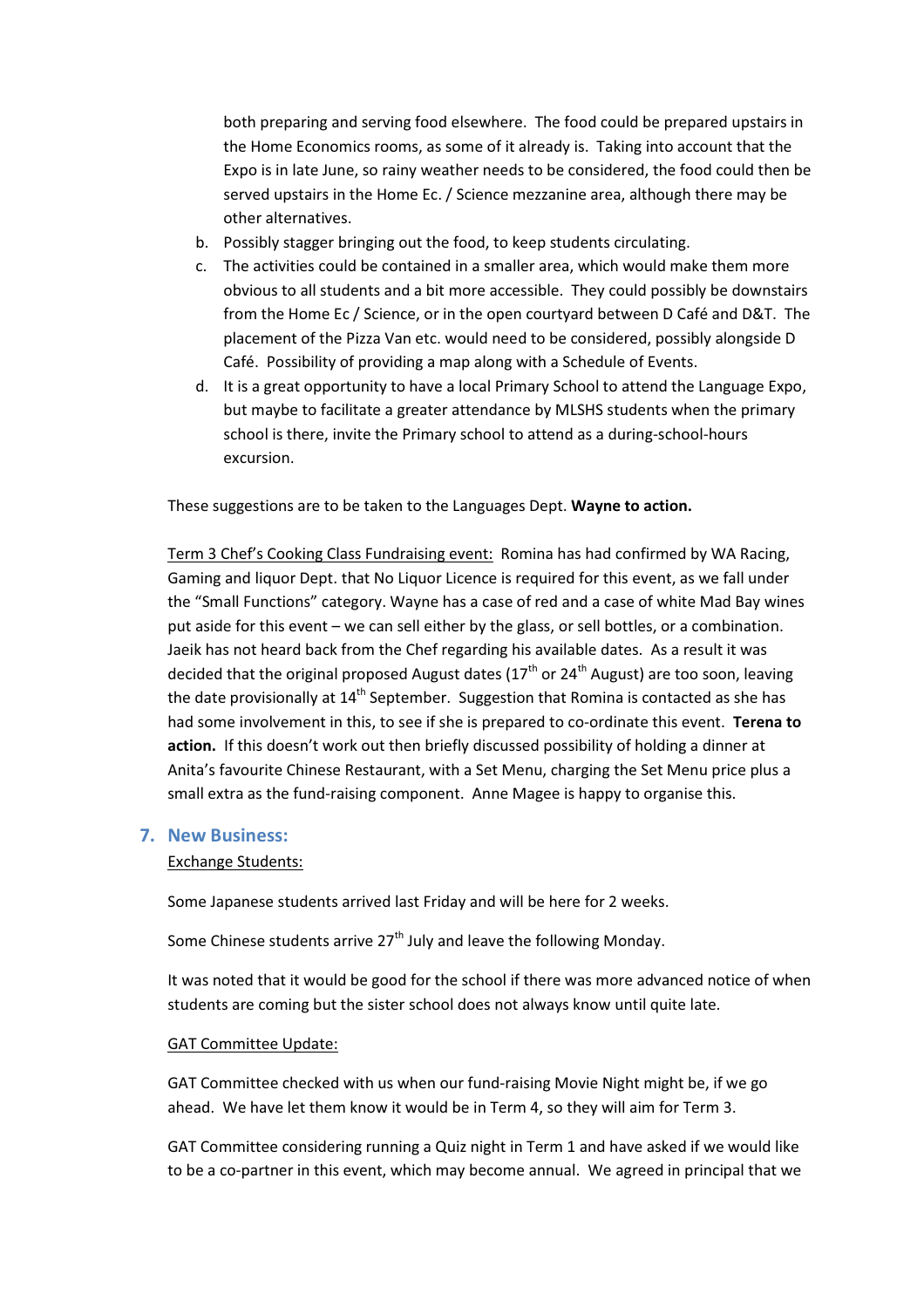are happy to collaborate with the GAT Committee re a Quiz Night, and will wait for further details! It was mentioned that the timing needs to take into account the Year 12 Quiz Night that is run by the Prefects.

## Assistance:

Thank-you to Anne Tumak for opening and closing the meeting rooms.

Thank-you to Anne Magee for standing in as Convenor in Wayne's absence.

- 8. Teaching Report: None provided.
- 9. Next Meeting: Wednesday, 23rd August,
- 10.Meeting Closed: 8:55pm